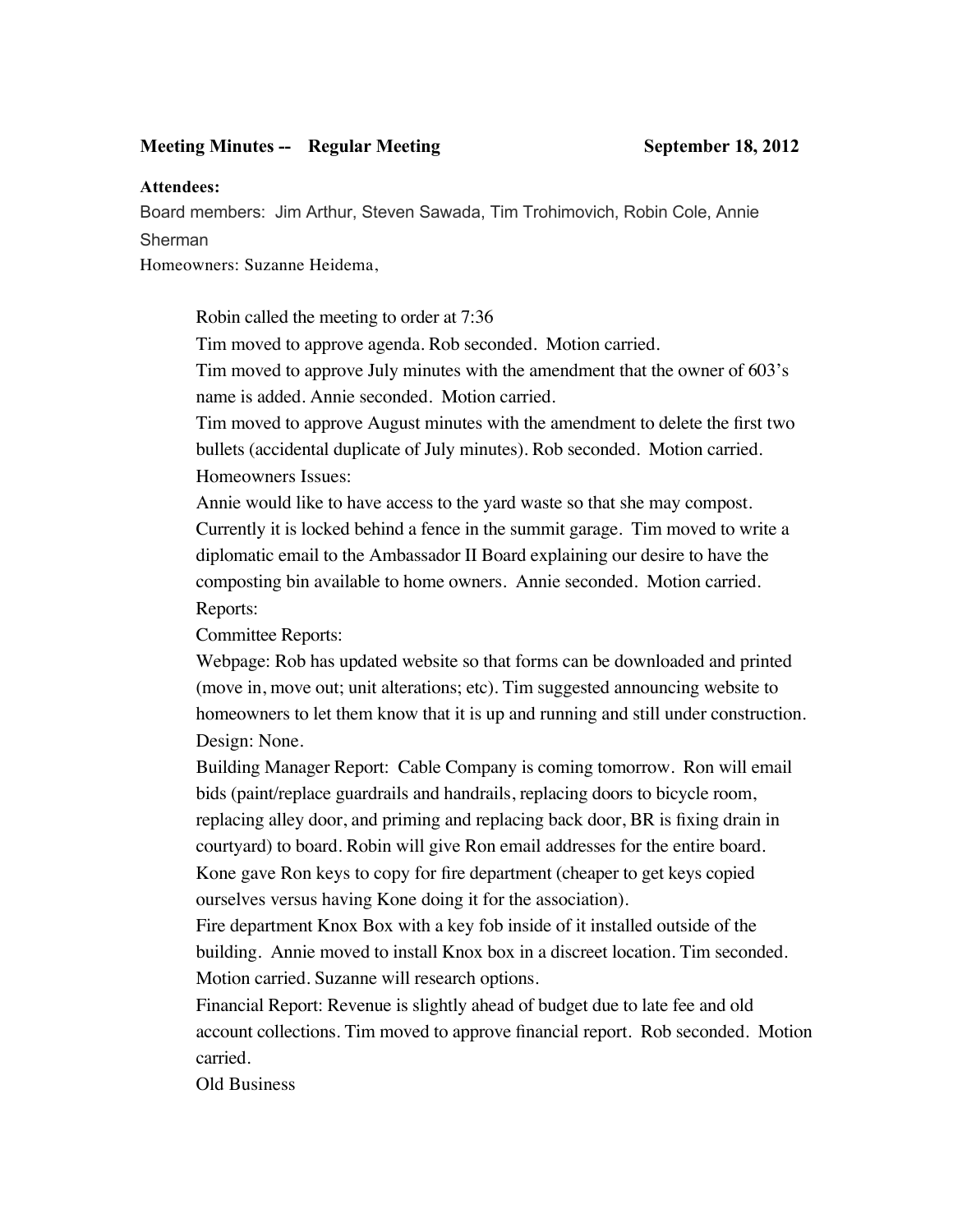FORCE: Annie will post a sign requesting a homeowner to volunteer for the position.

Tuckpoint second opinion-Paul Moore, Elite Construction Services Bicycle room: Robin will post pictures of bicycles for homeowners to claim. Window cleaning: Ron will get a bid for Paneless Window Cleaning. Ron will schedule cleaning and post notice for homeowners to close windows and take out screens.

Reserve Study: emailed to Robin about a half hour before the meeting so she has not have time to go through it yet. Robin will email the final draft to the board. Windows: will be considered at next meeting once board has had the opportunity to look over Reserve Study. Bids have been requested from Reglaze and West. Suzanne also suggested looking into Issaquah Glass as an option. Design committee will consider color choices and crank options and make

recommendations to the board during the window replacement planning process. There is a possibility of getting a significant rebate on our window purchase (approx \$30,000). Tim suggested looking into how long this rebate is available so that the association can pursue this option and potentially take advantage of the funds.

106 cable: see building manager report.

New Business

Unit 404 alteration application: tub and surround replacement has been requested. Owner wasn't sure if board approval was needed. Robin referred to "repairs" and "fixtures" in the condo rules and saw that fixture replacements require board approval. Robin would like to see pictures of the floor and walls behind/below the tub and suggested that Ron inspect. Tim motioned to approve application with the stipulation that the owner take pictures of walls/floor behind/under the tub and that Ron inspect the work. Rob seconded. Motion carried.

Adjourn: Annie moved to adjourn. Rob seconded. Motion carried.

Call per tiles outside of front door Brandon Hamilton 206 854 0814; non slipperyperiod appropriate